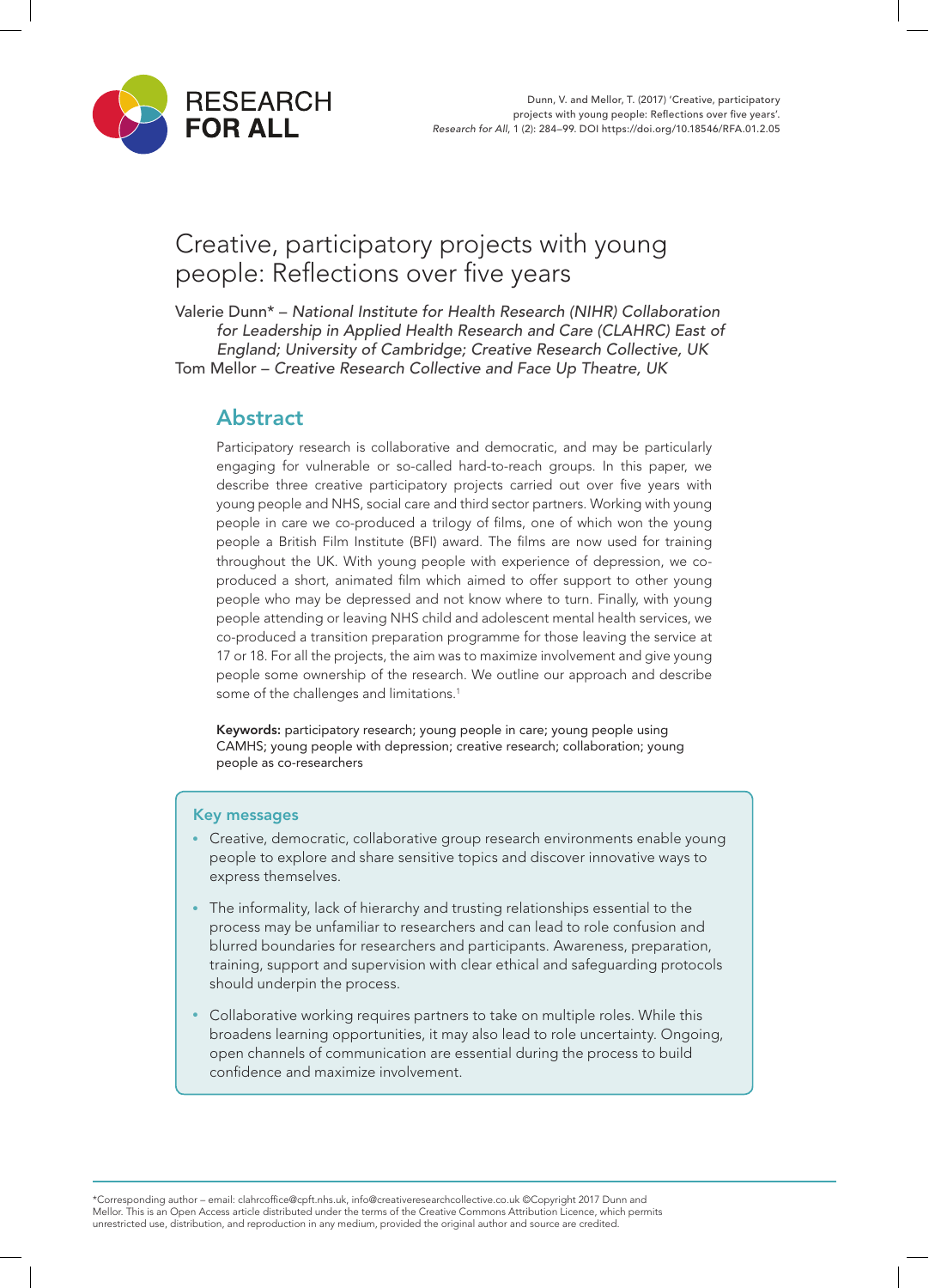## Introduction

In 2008, the National Institute of Health Research (NIHR) introduced the Collaborations for Leadership in Applied Health Research and Care (CLAHRCs) initiative. These geographical partnerships of universities and NHS and social care organizations were tasked with collaborating on high-quality applied health research. One of the authors, Valerie Dunn, works on adolescent mental health within the CLAHRC East of England and this shift to a collaborative model offered opportunities to develop inclusive, engaging research approaches with young people and partner organizations.

A study with young people in local authority care was the catalyst for change: members of the research team observed that many participants were challenged by the lengthy, semi-structured clinical interviews and questionnaires, which required on-the-spot responses to complex questions on sensitive, difficult topics. Most participants had experienced trauma and were at high risk of having communication difficulties (McCool and Stevens, 2011). This was a salutary lesson and led us to explore alternative ways of working, both in the interests of the young people and to enhance our own understanding.

This paper describes and reflects on creative, participatory work developed since 2011 with NHS, social care and third sector partners. We outline the projects and summarize some of the benefits, challenges and limitations, and the steps we have taken to monitor and evaluate our practice. We provide feedback from our research partners, members of our creative team and young people.

In a commentary also published in this issue of *Research for All*, two participant– researchers and a member of a partner NHS mental health trust offer their perspectives on one study (Allan *et al.*, 2017). Additionally, one of the authors of this article offers personal reflections in the 'Who inspired my thinking?' article (Dunn, 2017). The projects are outlined in Table 1.

# Background

The 1989 United Nations Convention on the Rights of the Child (Unicef, 1989), which was ratified by the UK in 1991, enshrines in law the rights of children and young people to be involved in the decisions that affect their lives. It provides a moral and legal framework for the participation of children and young people in our social care, education, health and research institutions (the Children Act 1989 (see Department of Health, 1989); NHS England, 2015a; NHS England, 2015b; Department for Education, 2015; Department of Health, 2002). In research, INVOLVE, the NIHR-funded body, recommends that children and young people should be offered a choice of involvement options early in the research process and warns against tokenism (Kirby, 2004). Historically, children and young people have been excluded from research, other than as the subjects of inquiry (Shaw *et al*., 2011).

Meaningful involvement, which recognizes children and young people's status as 'experts in their own lives', can improve relevance, recruitment, research materials, methodologies and the interpretation of results (Shaw *et al*., 2011). Young people can learn transferable skills, gain self-confidence, knowledge, self-esteem and a sense of empowerment (Shaw *et al*., 2011; Day, 2008). Young people want their involvement to be meaningful and routine (Plaistow *et al*., 2014; NHS England, 2015a; NHS Confederation, 2011), genuine and purposeful, with a realistic possibility of change (Stafford *et al*., 2003). The quest is ongoing to find feasible, engaging, meaningful and developmentally appropriate ways to involve children and young people in research and health services design.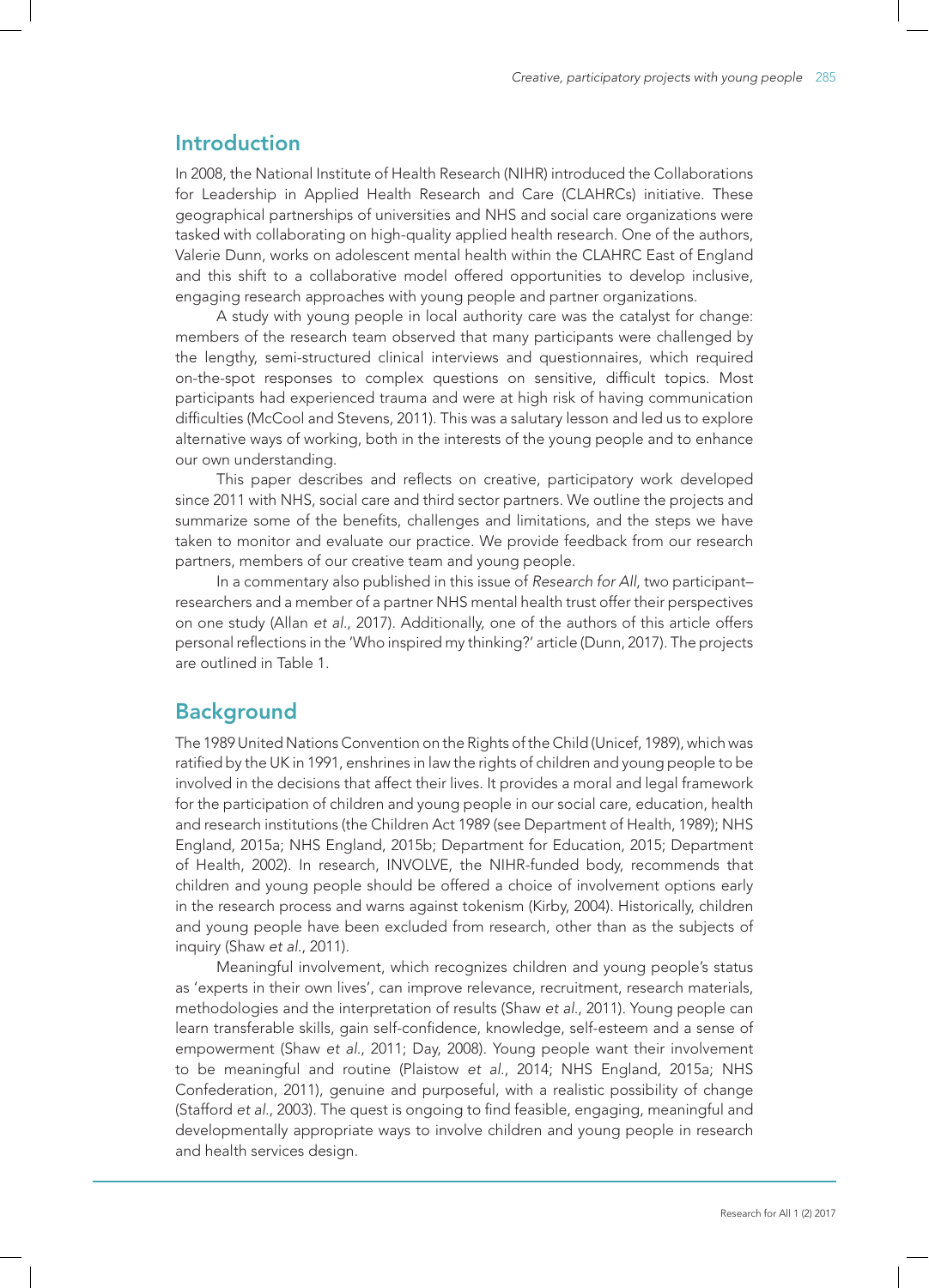| Table 1: Summary of projects  |                                                                                                                                                                                                                                                                                                                                                                                                       |                                                                                                                                                                                                                                                                                                                                                        |                                                                                                                                                                                                                                                                                                                                                                                                                                                  |
|-------------------------------|-------------------------------------------------------------------------------------------------------------------------------------------------------------------------------------------------------------------------------------------------------------------------------------------------------------------------------------------------------------------------------------------------------|--------------------------------------------------------------------------------------------------------------------------------------------------------------------------------------------------------------------------------------------------------------------------------------------------------------------------------------------------------|--------------------------------------------------------------------------------------------------------------------------------------------------------------------------------------------------------------------------------------------------------------------------------------------------------------------------------------------------------------------------------------------------------------------------------------------------|
|                               | Film work                                                                                                                                                                                                                                                                                                                                                                                             |                                                                                                                                                                                                                                                                                                                                                        | Non-film work                                                                                                                                                                                                                                                                                                                                                                                                                                    |
|                               | a trilogy of films made with young people in care<br>about aspects of the care system, 2011–14<br>House:<br>1: My Name is Joe, Finding My Way, Our                                                                                                                                                                                                                                                    | who have experience of depression, about their<br>2: Facing Shadows: a film made with young people<br>experiences of depression and therapy, 2014-15                                                                                                                                                                                                   | Adolescent<br>Transition Preparation<br>(Child and<br>Programme (TPP), 2015-16<br>Services)<br>CAMHS<br>$\sigma$<br>Mental Health<br>3: Co-design                                                                                                                                                                                                                                                                                                |
| Referred to in<br>the text as | In-care film project                                                                                                                                                                                                                                                                                                                                                                                  | AFC film project                                                                                                                                                                                                                                                                                                                                       | TPP project                                                                                                                                                                                                                                                                                                                                                                                                                                      |
| organizations<br>Partner      | Cambridgeshire County Council, Children's Services<br>and Youth Offending Service; Cambridgeshire Film<br>Spellbound<br>Sonic Studios;<br>Simply<br>Consortium;<br>Animation.                                                                                                                                                                                                                         | Anna Freud National Centre for Children and Families;<br>Spellbound Animation; Simply Sonic Studios; Andy<br>Dunn films; Tom Mellor.                                                                                                                                                                                                                   | Mellor; University of Cambridge Department of Public<br>Trusts:<br>Hertfordshire<br>Suffolk; Tom<br>Foundation<br>Peterborough;<br>University Partnership; Norfolk and<br>Health<br>Cambridgeshire and<br>Mental<br>Health (evaluation).<br><b>NHS</b><br>Three                                                                                                                                                                                  |
| Young people                  | ages<br>Film 3: 7 young people, ages 13-17, in residential care;<br>3 mentors who had been involved in earlier films.<br>Film 1: 11 young people in/recently left, care<br>Film 2: 7 care leavers, ages 17-23<br>$14 - 21$                                                                                                                                                                            | moderate/severe depression, who had participated in<br>$\overline{\sigma}$<br>ages 17-20, with experience<br>7 young people,<br>the IMPACT trial.                                                                                                                                                                                                      | ages 17-21, using/recently left<br>CAMHS, across three trusts: 4 in trust 1, 9 in trust 2<br>and 4 in trust 3.<br>17 young people,                                                                                                                                                                                                                                                                                                               |
| Recruitment                   | Children and Young People's Participation Group via<br>of the<br>the coordinator. Taster session held, attended by lead<br>sound<br>in the<br>Film 3: via visits to residential children's homes<br>Films 1 and 2: recruited via routine meetings<br>researcher, workshop facilitator, animator and<br>region.<br>artist.                                                                             | of the IMPACT-Us participation group, part of the<br>sound artist ran a taster day to enthuse and discuss<br>AFC invited young people who were members<br>Researcher, film-maker, workshop facilitator and<br>multi-centre IMPACT trial of depression therapies.<br>the project plan.                                                                  | In two trusts, participation workers (PWs), responsible<br>for each trust's Young People's Participation/Inclusion<br>flyers in waiting rooms, contacted young people on<br>activities. The lead researcher attended a meeting to<br>explain and discuss. In the third trust, the PW displayed<br>her email list and asked clinicians to distribute flyers to<br>Network, recruited participants at routine meetings/<br>potential participants. |
| Team                          | artist,<br>social<br>Researcher, research assistant, animator, sound<br>film-maker, workshop facilitator, film educator,<br>worker, animation assistant.                                                                                                                                                                                                                                              | film-maker,<br>facilitator, three members AFC research<br>animator, sound engineer,<br>Researcher,<br>workshop<br>team.                                                                                                                                                                                                                                | <b>SHN</b><br>regional<br>participation worker, evaluation researcher.<br>facilitator,<br>Researcher, workshop                                                                                                                                                                                                                                                                                                                                   |
| Procedure                     | Four-day workshop in a professional environment.                                                                                                                                                                                                                                                                                                                                                      | Four-day workshop in improvised space.                                                                                                                                                                                                                                                                                                                 | Two-day workshops in each region culminating in one-<br>day production workshops.                                                                                                                                                                                                                                                                                                                                                                |
| Project aims                  | The original aim was to make a training film to provide<br>insight as to a child's experience of being removed<br>Young people broadened this and aimed to reach a<br>authority care,<br>carers.<br>rs and<br>wide audience of service providers, policymake<br>for a mental health training course for foster<br>decision-makers, commissioners and funders.<br>and placed into local<br>from family | adolescence. Young people wanted the film to speak<br>multi-centre clinical trial of treatment for depression in<br>To make a film to disseminate findings from a large<br>to other young people who may be experiencing<br>audience was seen as mental health practitioners and<br>depression and not know where to turn. The secondary<br>everyone'. | To co-produce, with CAMHS users/recent leavers<br>and clinical staff, a prototype CAMHS Transition<br>Preparation Programme to improve experience and<br>outcomes for young people leaving CAMHS.                                                                                                                                                                                                                                                |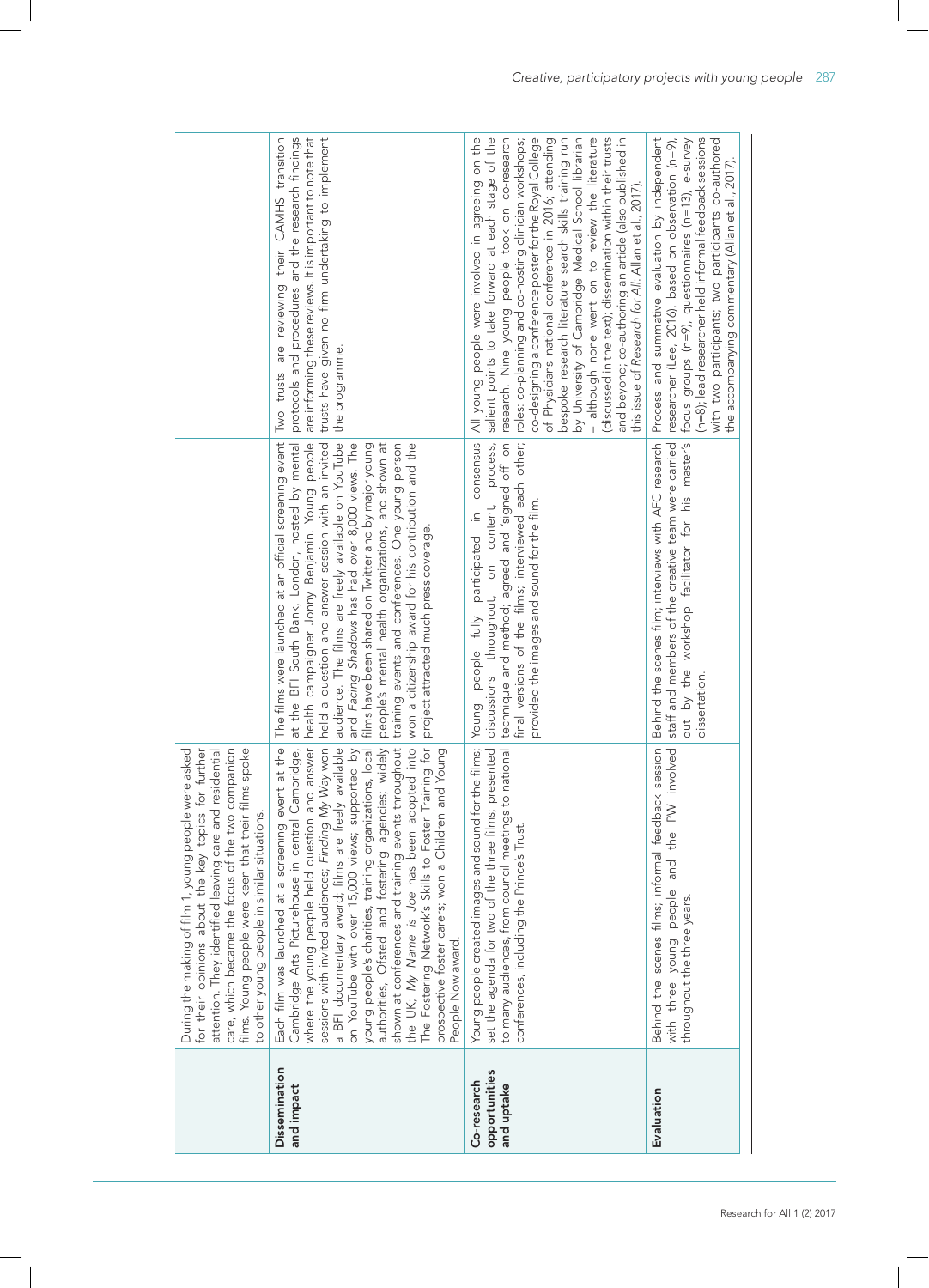## Developing our creative, participatory methods

Our key aim was to maximize the involvement of young people in the research process in work relevant to them. We opted for a participatory research (PR) model. With its roots in community development, PR is collaborative, democratic, pragmatic, usually solution-focused and aspires to effect change. The experience and skills of all stakeholders are given equal value, to redress the traditional researcher–participant power imbalance: studies are carried out 'with' rather than 'on' people (Heron and Reason, in Reason and Bradbury, 2001). This equity of roles can present researchers and participants with opportunities to rethink and question (Bergold and Thomas, 2012). PR approaches are tailored to the needs of participants, which can be empowering and engaging for vulnerable groups (Lushey and Munro, 2015). PR addresses some of the barriers to young people's participation: low motivation, the researcher–participant power imbalance and poor self-esteem (Lushey and Munro, 2015).

PR offers a diverse range of creative approaches designed to enable participants to explore, reflect on, share, revisit and re-present experiences, ideas and opinions (Cornwall and Jewkes, 1995): focus groups bring together small groups, typically with between six and ten members, from similar backgrounds or with shared experiences, to explore a given topic; mapping techniques, for example timelines, flow diagrams and body-maps, provide participants with the means to present and explore experiences visually; arts-based techniques enable participants to draw on emotion, experience and imagination as well as on cognitive capacities (Finley, 2008); narrative inquiry explores experience through stories. These techniques are well-suited to small group work where the interactions can bring new perspectives and learning.

We adopted a range of these techniques in our creative workshop approach, combined with activities and exercises inspired by active group work used in transformative theatre by groups such as the Geese Theatre Company and Cardboard Citizen. We drew predominantly on the Geese model (Baim *et al.*, 2002), which was designed to enable offenders to gain new perspectives on past experiences, roles and responsibilities in order to make positive life choices in the future. The co-author (Tom Mellor) is a trained practitioner, experienced in using the Geese techniques with offender and non-offender groups across the age range. The approach focuses on the 'shared predicament' (Baim *et al.*, 2002) and incorporates a range of drama and nondrama exercises and activities to build confidence and a safe team dynamic. Exercises are followed by carefully scaffolded discussions to build meaning. Participants have opportunities to work at a personal level or 'one step removed', which provides a safe distance from which difficult topics can be explored. The model can be used with nonoffending groups, including young people.

#### The workshops

Workshop duration and group size were important to maximize young people's involvement and to create safe, creative, confidential and mutual learning environments. It was important to provide young people with the time and space to think, explore, reflect, share and distil their ideas.

In line with focus group practice, we considered that workshops for groups of six to ten young people would provide a range of experience, encourage participation and give the young people some ownership and investment in the work.

On the advice of our first research partner, the Cambridgeshire Film Consortium, we adopted a four-day summer school format on film projects, which was judged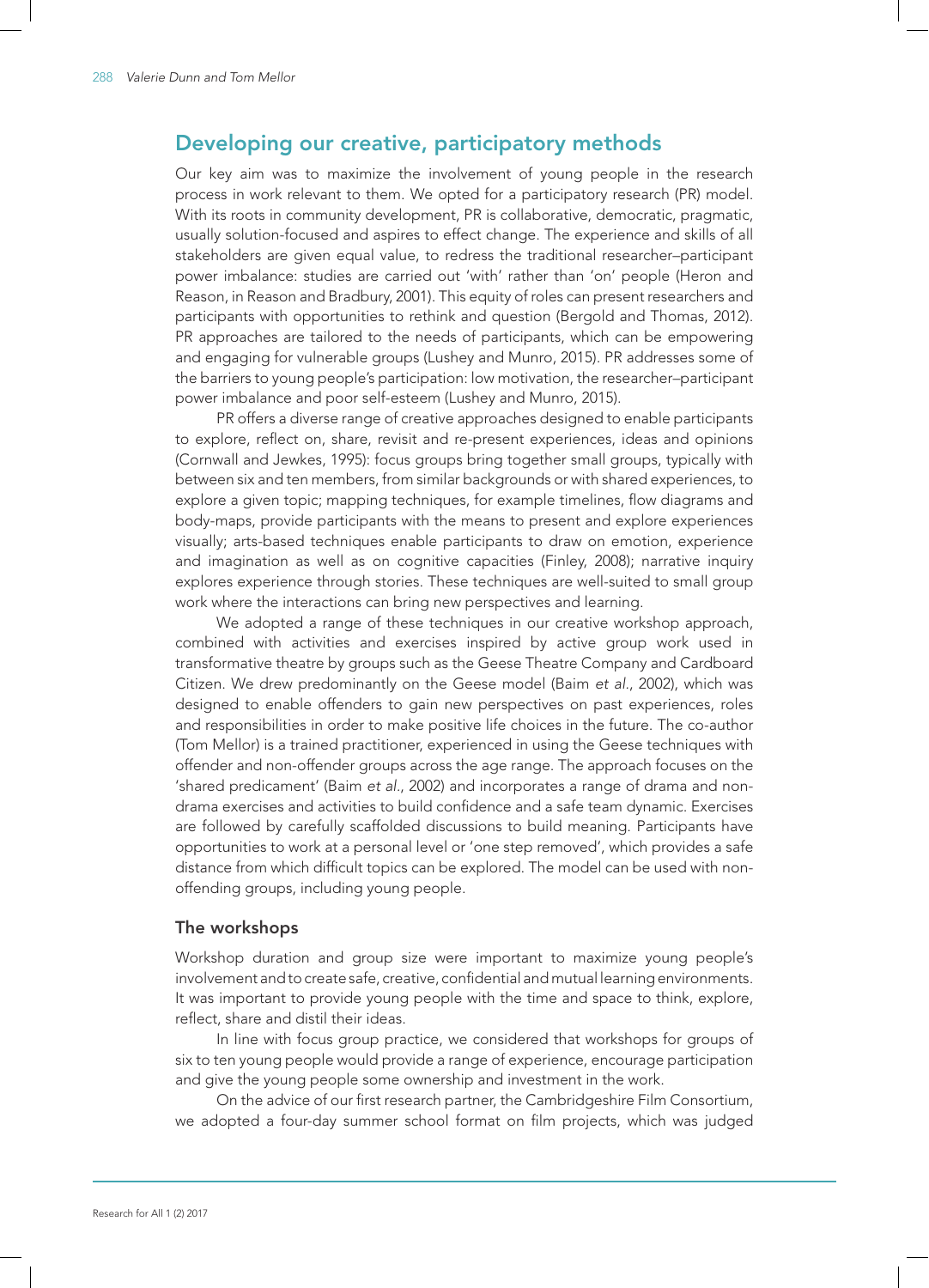to provide sufficient time to build cohesive, trusting teams, explore the topics and generate audio and visual material. The transition project workshops were delivered in three stages: two-day exploratory sessions, followed by short, two- or three-hour workshops for clinicians and finally, one-day 'harvesting' sessions to bring the material together.

For each workshop, flexible frameworks of activities were devised, informed by research evidence, discussion with young people and partner organizations and, on the Transition Preparation Programme (TPP) study, short questionnaires. Flexibility ensured that we were able to respond to group characteristics, needs and emergent topics, as well as the limitations arising from venues. This responsiveness enabled young people to influence and steer the direction of the work.

Activities were carefully balanced within, and between, each workshop day to maintain momentum and energy, offer changes of pace and choice of active and static activities. This variety enabled young people to develop their strengths and learn new skills. A range of lone, pair, small group and whole group work activities was included.

It is beyond the scope of this article to describe all the exercises, but an outline of key activities, with broad application, may be useful:

- *Games* fulfil a number of important functions, including team-building, energizing, changing pace and mood, encouraging problem-solving and having fun. In the interests of unity, equity and cooperation, adults and young people alike were encouraged to take part in games. Difficult or complex topics can be introduced with carefully selected games, bringing focus and new perspectives to familiar situations.
- *Characters* provide participants with useful distance from which to explore and share experiences. A character can be created through stories, puppetry, drama, role play, image creation and, most commonly in this work, through body-mapping. In pairs or small groups, young people drew round a volunteer on a large sheet of paper. A selection of pens, pencils and sticky notes was provided and features were added, along with a full backstory and current concerns, imminent life events, family situation, mental health problems and friendships. The created character reflects the joint experiences of the pair or group. On completion, pairs or groups introduce characters to the whole group and common themes are recorded, which can provide the basis for future work. Characters may be referred to or used throughout the workshops.
- *Scaffolded discussions* led by the workshop facilitator (WF) followed each activity to draw out meaning and identify common themes. Notes were written up on flip charts for future reference.

#### Data synthesis/making sense and meaning

Involving young people in these processes was central to our approach to ensure fair reflection of views and to minimize researcher or partner organization bias. Workshops generated an abundance of 'data' in novel formats – mind-maps, drawings, posters, lists, leaflets, timelines, Post-it notes, quotations and, specific to the film projects, audio, images and animation. The necessity to edit and distil material was fully explained to participants. The material required careful synthesis, rather than complex analysis.

An ongoing process of reaching consensus operated through the postactivity and post-workshop reflective discussions. On film projects, discussions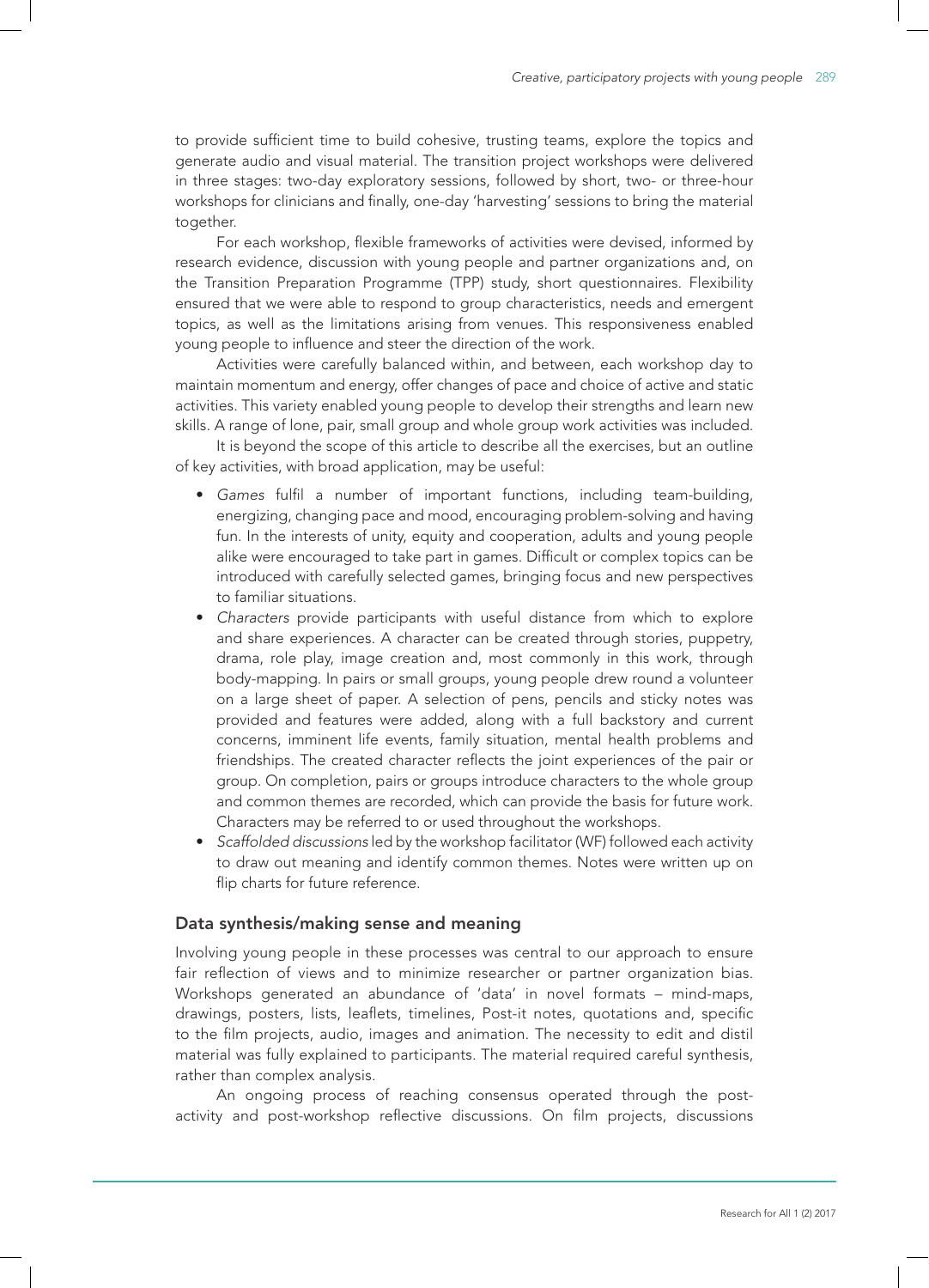with young people and participation workers about content and narrative style took place throughout. Most of the image and audio selection, and editing and ordering of material into a narrative structure, was carried out after workshops by our animator/editor with the sound artist/engineer, who worked closely with young people, were sensitive to their wishes and held the project aims in mind. The skill was to balance aesthetics with fidelity to the young people's voices and the agreed aims. The editor produced a rough cut for review by all parties.

### Personnel

The co-author, Tom Mellor, is an experienced workshop facilitator (WF). Group work requires a skilled WF with a host of techniques to call on. The WF is master of ceremonies, advocate, listener and clown. The WF co-designed the workshops with the co-author, Valerie Dunn and, on film projects, the film team. The WF is responsible for timekeeping and is aware of, and sensitive and responsive to, individual needs. The WF introduces topics in lively, interesting ways; judges when to intervene; ensures the voices of less confident individuals are heard; adjusts the pace, energy and direction of sessions; manages dissent to ensure it contributes to the learning; scaffolds conversations and leads reflective feedback sessions.

Valerie Dunn is the researcher on the team, and translates research evidence to non-research partners to ensure workshops are evidence-based. The researcher liaises with partners to ensure appropriate governance and ethical procedures are followed, acts as co-producer on film projects, participates in all workshops and keeps field notes, organizes and carries out dissemination activities, coordinates co-researcher opportunities for young people, co-designs workshops, participates in editing and distils data.

Partner organizations employed participation workers (PWs) or research assistants to run young people's participation/inclusion networks. PWs handled all liaison with young people and were key members of research teams on each project, active in all workshops, supporting young people, providing practical assistance, and providing invaluable insights based on their extensive 'insider' knowledge. PWs ensured the projects maintained a high profile in their organizations.

On film projects, an experienced animator, film-maker and sound/recording artist/engineer were responsible for the practical, technical and artistic aspects of film production. Lizzy Hobbs, our animator, is experienced at working with groups of children and young people. She creates and holds the artistic vision, selects appropriate animation techniques, designs and leads animation sessions and edits the material. Two film-makers have been involved, Ryd Cook and Andy Dunn, who have been responsible for behind the scenes films, for instructing young people in filmmaking techniques and for working with the animator at the post-production stage. Good people skills are essential, as is sensitivity to the subject matter.

### **Ethics**

All projects were carried out with the appropriate university, social care or NHS ethical approvals. For the TPP project, the NHS ethics committee expressed concerns about the exploratory nature of the process (we were unable to be precise about which activities and discussions would take place) and possible breaches of privacy via social media. Consent forms enabled young people to agree or not, to the use in reports and presentations of anonymous quotations and, on film projects, to be audio recorded.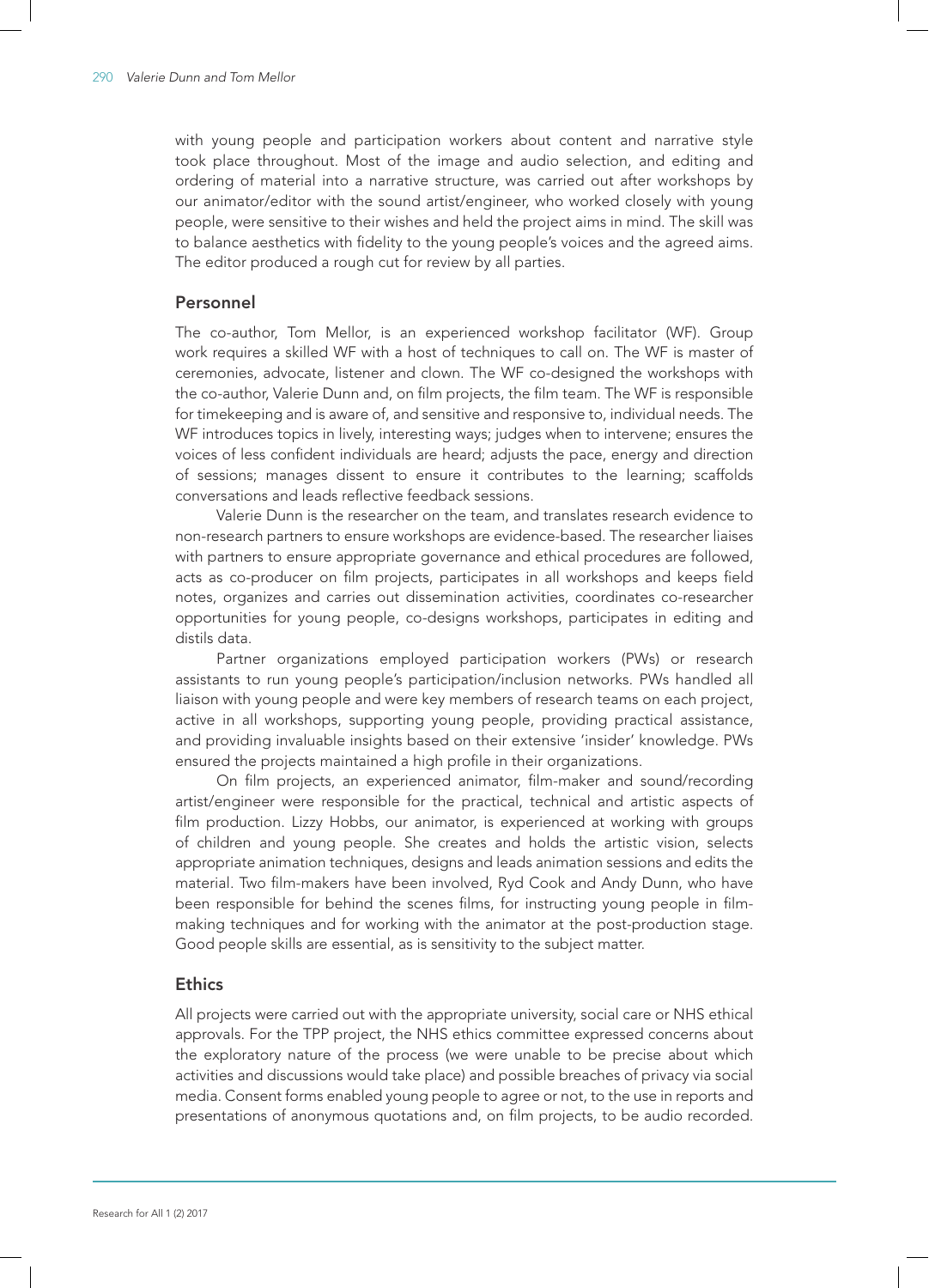On film projects, it was agreed that young people would not be identifiable, so neither faces nor full names appeared on screen. Two young people, both over 18, who took on co-researcher roles as co-authors (on a conference poster and the commentary accompanying this article), wished to be identified by name. Researchers and PWs discussed the implications in full with young people before they made their final decisions.

Workshops were underpinned by confidentiality agreements based on those routinely used in the participation networks. The WF outlined these at the start of each workshop day. The agreements prioritized personal safety and confidentiality, including regarding sharing on social media. Regarding personal safety, all participants were clear that if concerns were raised about the safety of any person, within or external to the group, this would be shared with the PWs, who would act according to their organization's procedures.

## Reflections and feedback

Feedback and reflections are based on informal conversations with participants, PWs, creative team members and partner organizations; independent evaluation (for the TPP project; Lee, 2016); a taped, transcribed feedback session with three young people in care and their PW, carried out by Valerie Dunn, and interviews carried out by Tom Mellor for his MSc dissertation, which focused on the AFC film project.

### The process

#### *Recruitment and attrition*

On the TPP project groups were smaller than expected. Recruitment was handled by PWs during routine NHS/social care participation activities, so we do not have information on how many eligible young people did not participate and why. Informal feedback from PWs indicated that illness or competing commitments dictated nonparticipation and dropout between stages. One group withdrew after stage one due to a major fundraising drive and overseas travel. Across projects, we know of only one young person who did not take part because the work was not 'their thing'. On the in-care projects, staff took an active role in recruiting and encouraging young people to attend. One withdrew due to ill health and three were involved throughout the three years, acting as mentors to their younger peers on the final film. On the AFC film project, work commitments prevented two young people from attending all sessions but we made special arrangements to enable them to contribute. On all projects, we ran taster sessions to enthuse and inform potential participants.

#### *Young people as co-researchers*

At the preparation stages, we consulted national and local young people's groups and participation networks on the relevance of the research topics, our proposed methods, recruitment and study literature.

Young people taking part in the first in-care film set the agenda for the subsequent films. Leaving care and residential care were selected as topics urgently requiring attention, about which young people's views were rarely sought or heard.

On the TPP project, we were unsuccessful in our aim to involve young people in the thematic analysis of short parent questionnaires. The start of the study was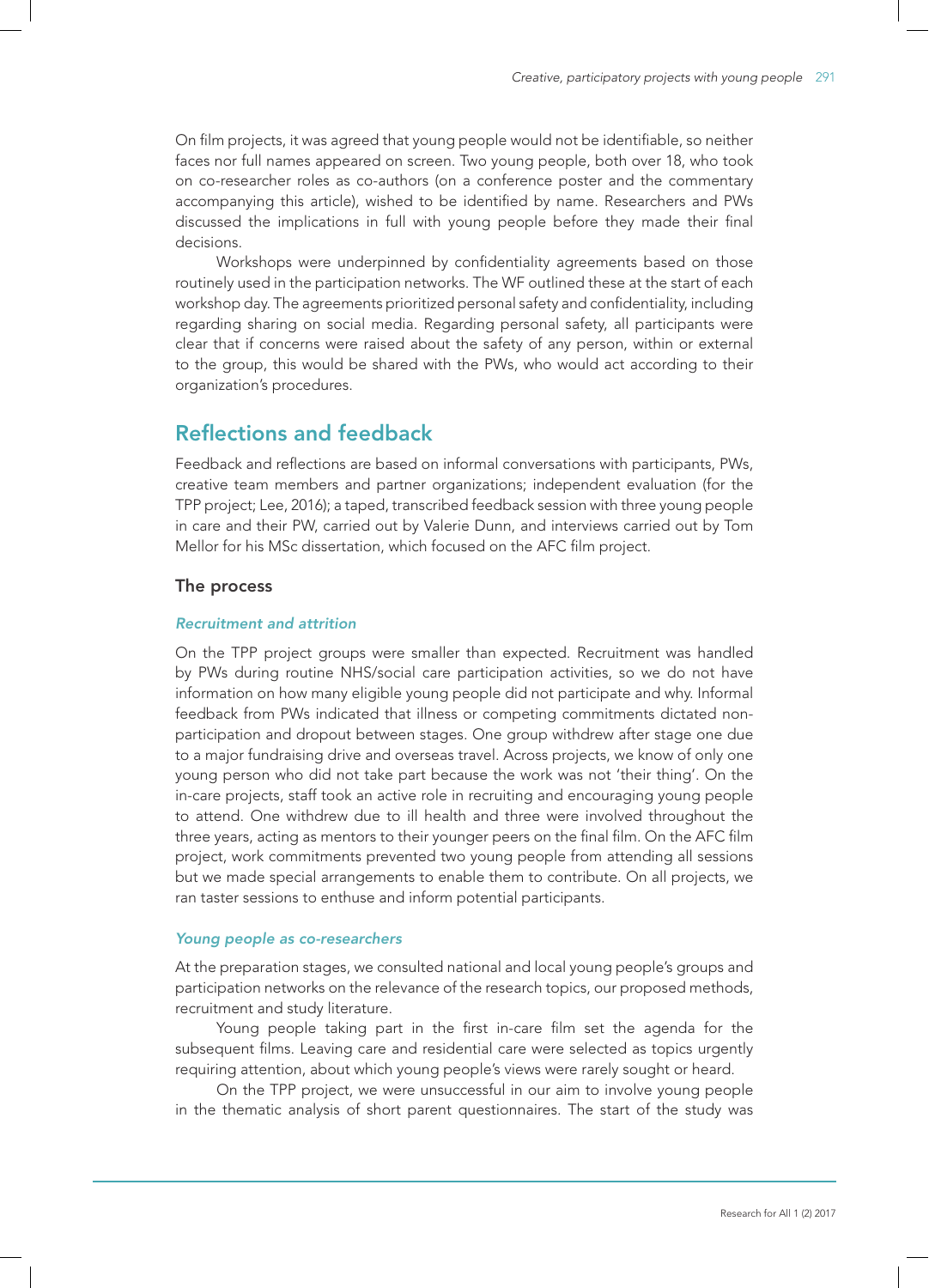delayed due to lengthy ethical and governance procedures that impacted on the time available to plan, train and support young people in these pursuits. The practicalities of gathering young people from a wide geographical region was also a barrier.

Although five participants attended bespoke literature search training run by the University of Cambridge medical librarian, none went on to review literature. We underestimated the preparation and support required by participants to put their training into practice, and the inaccessibility of much research literature may have also have acted as a deterrent. Structured, guided, small-group sessions were needed, but neither time nor budget were sufficient to allow these to take place.

A number of young people co-presented to a variety of audiences regionally and nationally, including presentations to the Prince's Trust and a poster presentation at the Royal College of Physicians national conference in 2016. On the TPP project, young people fed research findings into ongoing CAMHS transition reviews in two NHS trusts. On film projects, young people held question and answer sessions at launch events and gave press and radio interviews.

These co-researcher opportunities are identified as key in the young people's accompanying commentary. Fran Dunn said:

Unlike in other research studies I've been involved in, we were thoroughly involved in the running of the project and were not just 'subjects' who would be sat down in a room and asked lots of questions! … We weren't just asked a simple question, we discussed problems through activities and games, which got us all to think creatively and in a different way.

#### *Young people's strengths and interests*

The TPP project evaluation revealed that participants appreciated the flexibility and variety of activities, with some preferring discussions and others the more active exercises. PWs agreed: 'The approach has been tailored to them [the participants] and how they want to work.'

The approach enabled young people to use their expertise and exploit their strengths, but also to experiment and learn anew. For example, two young people on the in-care films focused on sound recording; a skilled artist chose to focus on drawing and animation; a third took on a 'site foreman' role, organizing the team to ensure that deadlines were met; a passionate musician wrote and recorded a soundtrack. Most enjoyed the animation: 'I enjoy seeing everyone's work and creations come to life.'

A young person in care commented that the process 'maintained the group democracy'. A reticent, less confident participant felt included in discussions, able to speak up and be listened to: 'some people find it hard to speak up and get a chance to speak … it was helpful because everyone could be included and get a chance to say what they wanted.' Another TPP participant summarized:

I liked how as a group we built good communication to be able to not be scared to say something wrong for instance, it is rare you can be honest if you don't agree on something. The project was unique and helped me feel more confident and build transferable skills …

#### *Creative thinking and new perspectives*

For young people, partner organizations and researchers, the creative approaches facilitated creative thinking. A young person on the in-care film projects explained: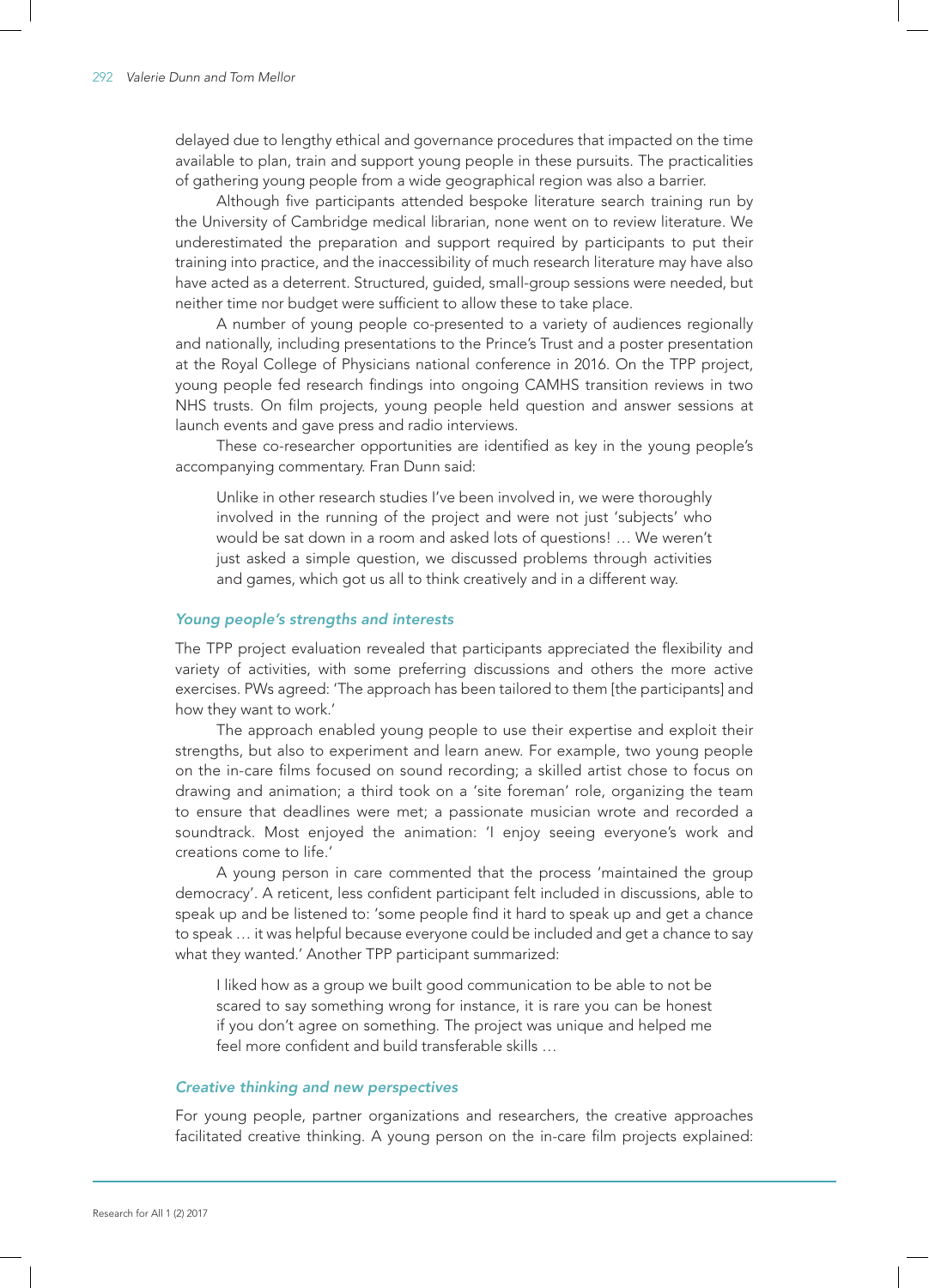'I'm quite impressed with how … well we all bounced off each other's sort of ideas and were very creative about it, because other people were creative about it.' The young person who created a soundtrack about life in care explained: 'I wouldn't be able to just tell you that stuff, I can only do it like this.' Thinking differently also emerged as a theme in the TPP evaluation (Lee, 2016): 'good to think about things in different ways'; 'helped me think outside the box. I think that we retrieved great ideas from everyone involved because we were encouraged to think about issues surrounding transitions as a team.'

Young people valued the supportive group atmosphere, which enabled exploration and sharing of personal, often difficult, experiences, as Kelly Davis-Steel explained in the accompanying commentary:

Any challenge that we did face at the time was always solved because we were supported by the researchers. … We were supported all the way through and I really feel that our input was valued. ... I was able to change my negative transition experience into something positive and that has really helped me move on.

Adults gained new perspectives too. An AFC researcher explained: 'It feels like a stand-alone piece of collaborative research.' Their colleague added:

… this is just as valid a way of doing that [research]. So did we learn something about depression in young people? Yes, we did. Did we learn something about experiences of therapy? Without a doubt. Did we see it again with fresh eyes? Yes, we did.

Many of the images produced by young people provide nuanced insights unlikely to emerge through questionnaires or interviews. For example, Figure 1, taken from the film *My Name is Joe*, shows an image of a foster carer receiving a child into their care for the first time.

#### Figure 1: 'I wonder what my new carer will be like?' An image from *My Name is Joe*



The young person's juxtaposition of halo and devil horns is a powerful visualization of the confusion and uncertainty associated with a new foster placement. In the film, we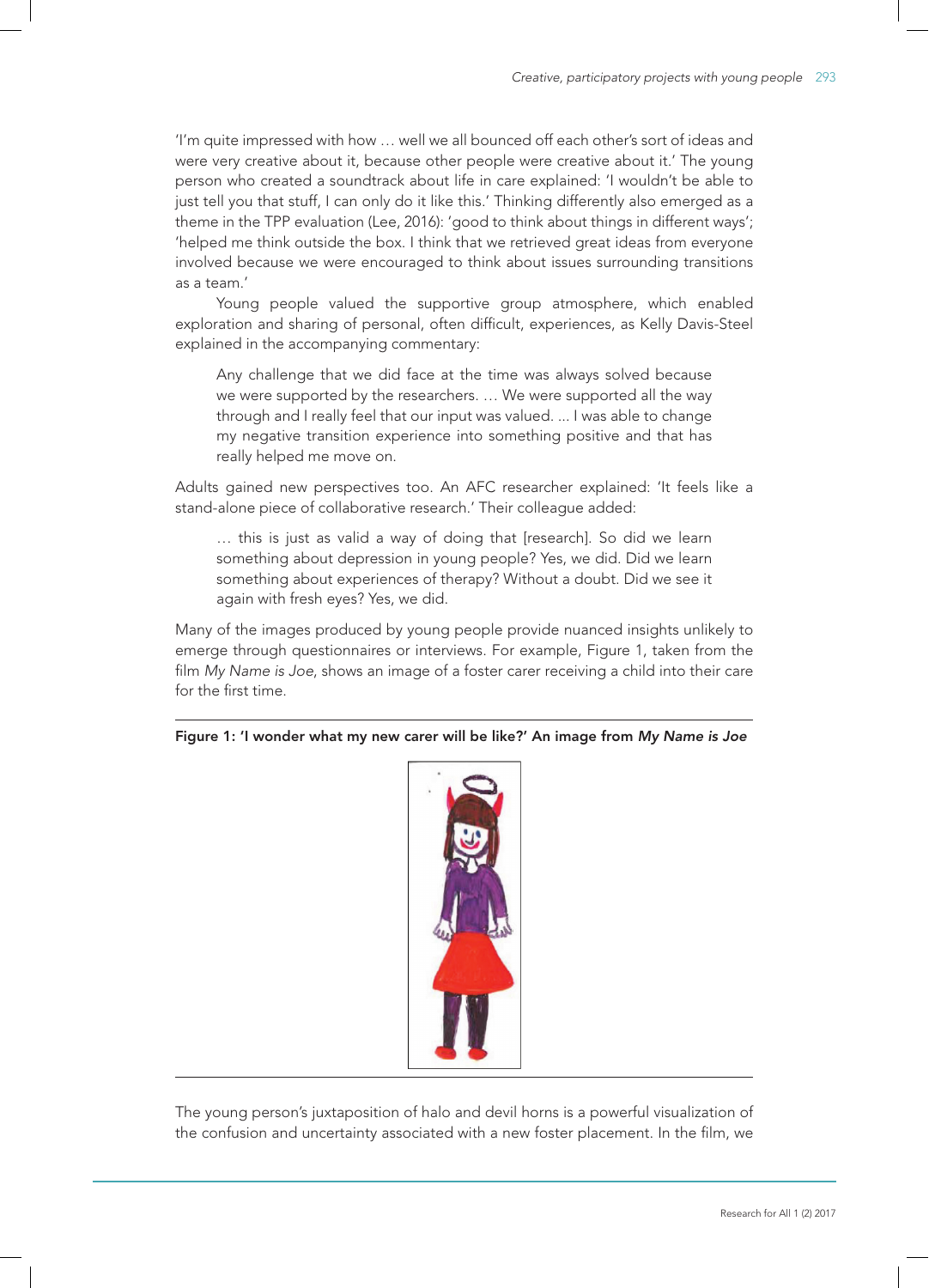hear the young person's voice: 'I wonder what my new carer will be like'. Mainstream methods that rely on verbal or written competence may provide limited access to emotional and symbolic aspects of young people's experiences (Bragg, 2010: 47): 'some knowings cannot be conveyed through language' (Ellsworth, 2005: 156).

#### *Decision-making*

On film projects, young people were involved to varying degrees in decisions about the style, tone and direction of their films but were led by the professional animator and film-maker. The editor's rough cuts of each film were viewed and discussed by all parties. Where there were differences of opinion, the editor either amended the film as requested or explained why adjustments would not be possible, usually on aesthetic or technical grounds, or because the changes would distort the young people's message. The trusting relationships between researchers, partner organizations and young people meant that these situations were fully discussed and resolved. The editor explained:

for me it boils down to making sure that we use all the precious artwork, in conjunction with a selection of the voices and sounds, and from these trying to make a narrative that represents the themes and discussions of the workshops. Editing decisions are about finding a truthful voice and inclusion of all the different points of view.

### The end products

On each project, the discovery process was focused on the production of an end product – a film or a tool. This focus served to unite participants and build an inclusive group identity with a common aim. It provided a relevant, clear and achievable reason to be involved and was an important motivator for those whose aim was to change perceptions and raise awareness – of mental health, of therapy, of life in care. An AFC participant said: 'we've all come together as one to create something that is definitely going to change the way that depression and mental health is treated and that was the whole concept of this and why I was determined to get involved'. An in-care film participant said: 'we're trying to make people think'. A PW on the in-care films said: 'when you listen – when you look at the film and you listen to the film, it's all from them and I think we've never been able to capture that in such a way … and I think that's what makes it so powerful'.

It was important to our young people to 'make a difference'. A participant on the in-care project explained that the film would help:

… [young people] to feel less alienated and they're going through the same stage as everyone else and it helps the older people, the service providers, to provide a better service because now they have knowledge of the different emotions and things they're going through.

Our evaluations, feedback sessions, observations and informal discussions indicated that the young people were immensely proud of their achievements. A participant on the in-care project said:

… it was just like an emotional like experience, to be honest. When we watched it in the cinema, it was just like wow we've actually achieved something and then when we did the second one and we got the BFI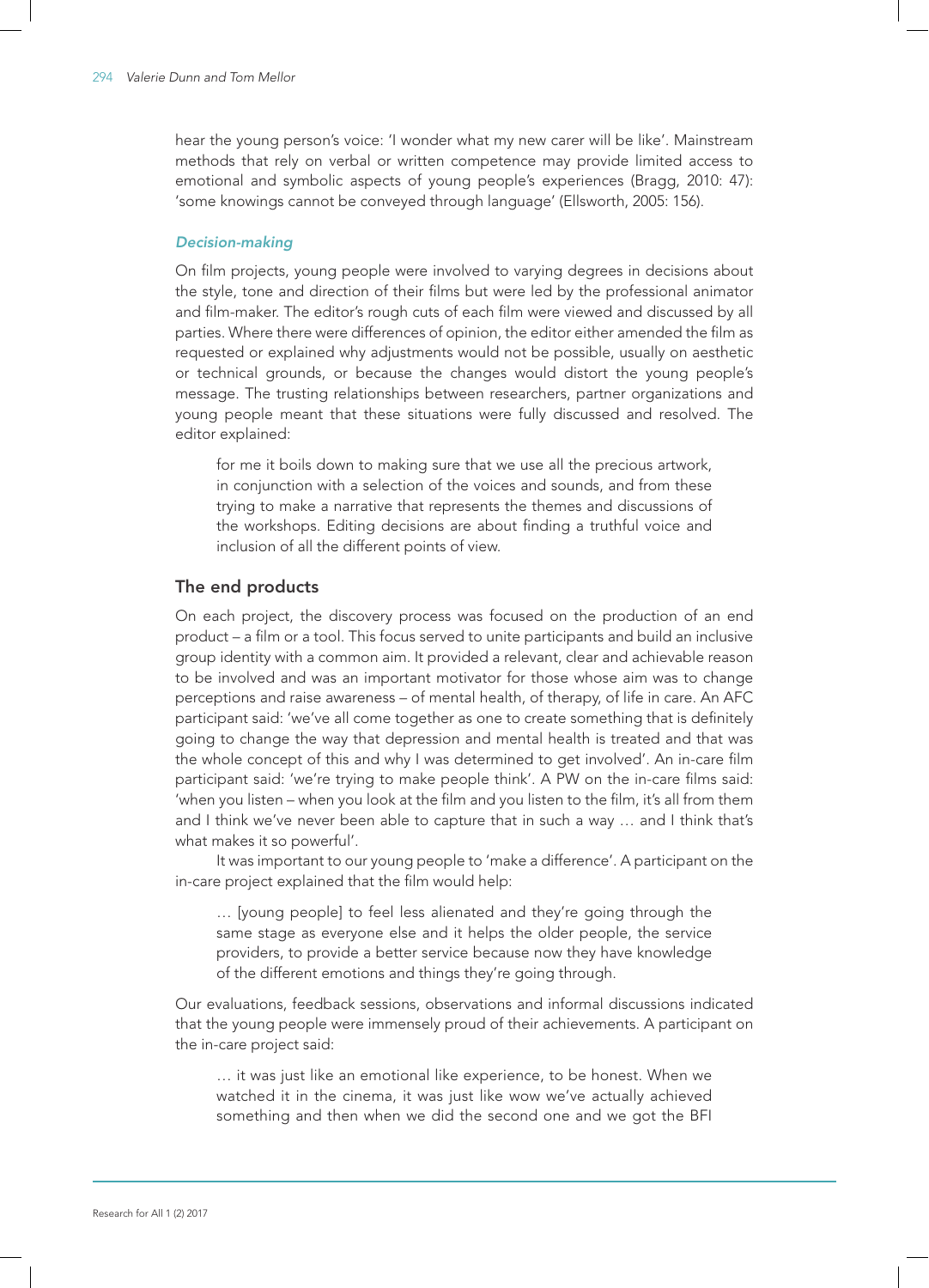award for it, like I'd never won anything in my life like that, I never thought I would – it's just such a weird experience and when they told us we'd won, I literally just sat there like oh my god, like we've actually done something …

Two NHS trust partners in the TPP project are committed to implementing the study findings and developing the work beyond the end of the study. The service manager overseeing the work in one trust commented: 'The project has already, and will continue to have, a big impact in shaping how we support young people who are moving into, out of or between services in the future.' Similarly, a senior manager at another trust explained:

This piece of research, which has included young people, their parents and staff, has produced an extremely useful set of recommendations which the Trust is now planning to implement in discussion with its commissioners and which I am certain will be considered by most trusts across the region.

The in-care films are being used throughout the UK to train foster carers and social workers. Ofsted gave the film work special mention at the last inspection.

## Challenges and limitations

We worked with small purposive samples recruited from pre-existing participation networks that may not represent wider populations. Specific groups may have particular needs and experiences that are not represented.

These approaches require a substantial commitment of time and resources, a range of expertise and considerable planning and preparation. Liaising with, and coordinating, multiple research partners can be challenging and time consuming. Ethical and governance procedures were lengthy, which restricted some of our activities.

A democratic, safe and trusting environment is fundamental to the approach. Informality and a relative absence of hierarchy are important contributory factors, but these may also lead to confusion over roles and boundaries for both young people and researchers. During workshops, adults and young people work, play, lunch and take tea together for some days. Perhaps inevitably, as relationships develop, boundaries can blur. For example, an invitation to link on social media may feel perfectly natural to a young person, and lunchtime exchanges of personal information are routine. But these are unfamiliar scenarios in a research setting, both for researchers and participants. Awareness, preparation, clearly drawn and agreed boundaries, open lines of communication, training and supervision are essential. Equally, robust ethical, safeguarding and confidentiality protocols and procedures, clearly understood by all, should protect all parties.

On occasion, adults voiced confusion over their roles within the workshops. One described their uncertainty whether to 'stand back and not to steer … it wasn't always clear.' One research partner found the shift from their more familiar leadership role to collaborative working a challenge: 'from being in a position of leading things and deciding things to suddenly not being in that position, I think I found that quite hard in places'. Due to the fluid nature of the work, some uncertainty is inevitable. Regular debrief sessions ensure that these potential difficulties are discussed, understood and, usually, resolved.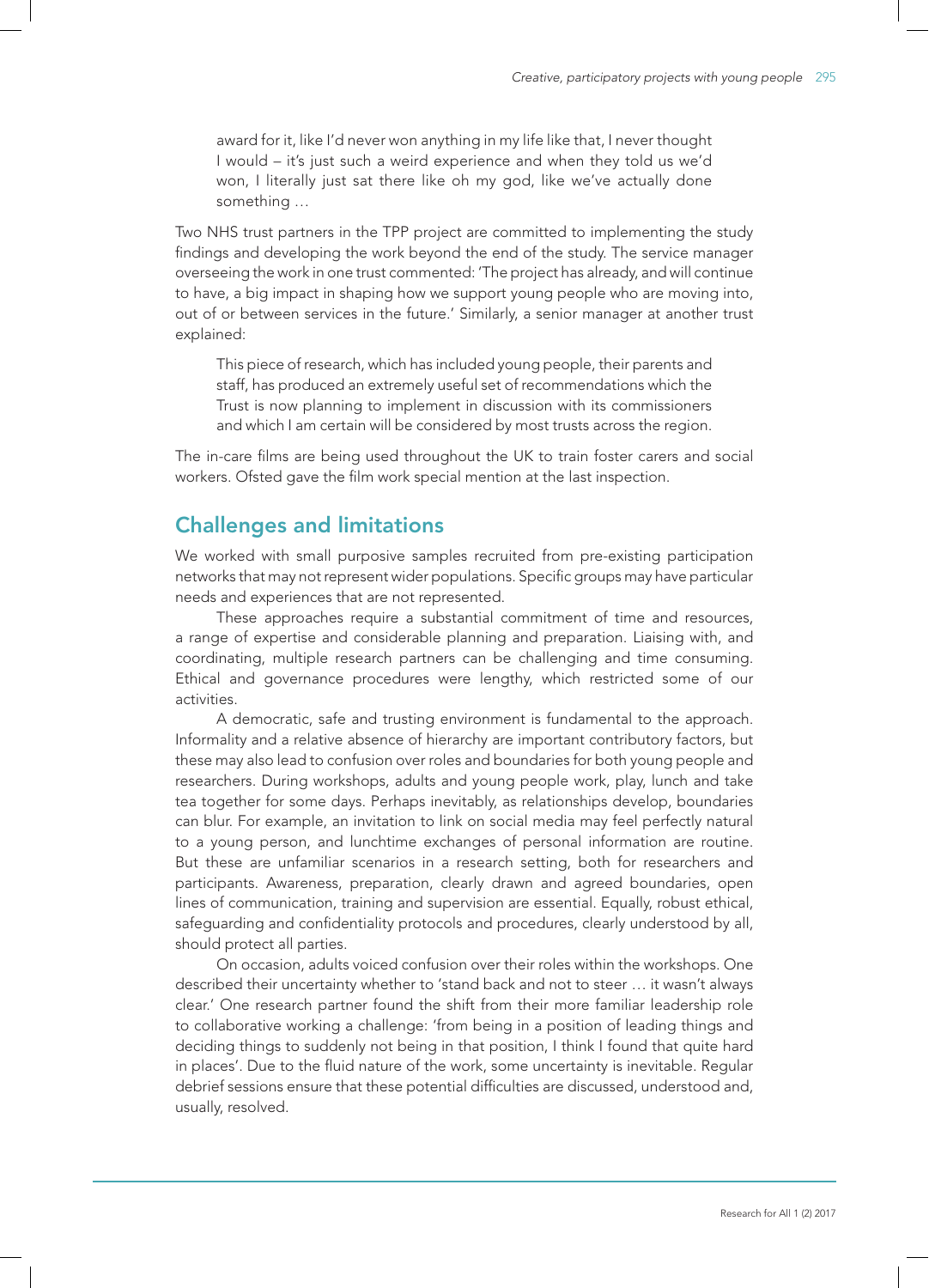On the whole, young people shared negative experiences more readily than positive. Through scaffolded discussion, we asked young people to consider the positives in any given situation, being careful not to lead or bias the discussion.

Responsiveness is both a key strength and a potential limitation. Hyperresponsiveness could result in lack of direction, topic divergence and failure to fulfil the project remit. However, attempts to standardize or manualize practice would stifle the inherent creativity and erode the democratic nature of the investigation. To strike a balance, we built in, and adhered to, a number of core activities that ensured key questions were addressed, recorded significant deviations from plans, worked with trusted multidisciplinary teams who shared the project aims, and, in the most recent project, undertook an independent evaluation (Lee, 2016).

The third of the trilogy of in-care films was challenging for young people and researchers. The age range, 11 to 17, was wider than on other projects, young people did not know each other and many were experiencing emotional or behavioural problems or learning difficulties. Trusting relationships were difficult to establish and concentration was poor. Many had been motivated to participate through boredom or persuasion, rather than genuine interest. On day three, planned activities were replaced by singing, games, drumming and drawing as participants from one home had been very upset on arrival, following a crisis the previous evening. By day four, young people were settling, engaging and growing more confident. A longer preparation and orientation period would have been useful.

### **Discussion**

Young people took on dual roles as both co-researchers and research subjects, in effect researching themselves and their peers. The creative, collaborative research process, and the focus on co-production, provided young people with motivation, skills and confidence. Researchers and partner organizations gained new insights from close, creative collaboration with young people. The end products were relevant, practical and informed by young people's experiences: the films are being used for training across the UK and the CAMHS transition preparation programme is being developed and implemented in two NHS mental health trusts.

The difficult experiences on the third in-care film highlight the importance of tailoring the approach to the needs of each group. A 'one size fits all' approach is inappropriate, undermines the experience for young people and jeopardizes the quality of the learning experiences for all concerned.

For some researchers, the worlds of creativity and research are incompatible: 'research is the child of science; art is something altogether different' (Barone and Eisner, 2011: 6). But Edwards (2008: 96, in Kara, 2015) suggests that social science researchers and artists are natural bedfellows in some ways, as the creative process works similarly for both. Participatory, creative methods can provide fresh approaches and different perspectives (Barone, 2008) for all involved.

Researchers using arts-based techniques may be tempted to prioritize the product over the process (Eisner, 2008). This requires awareness and careful management by researchers. A research team where all partners are represented, with a shared commitment to prioritizing young people's voices and with honest, open lines of communication, is key to maintaining a balance.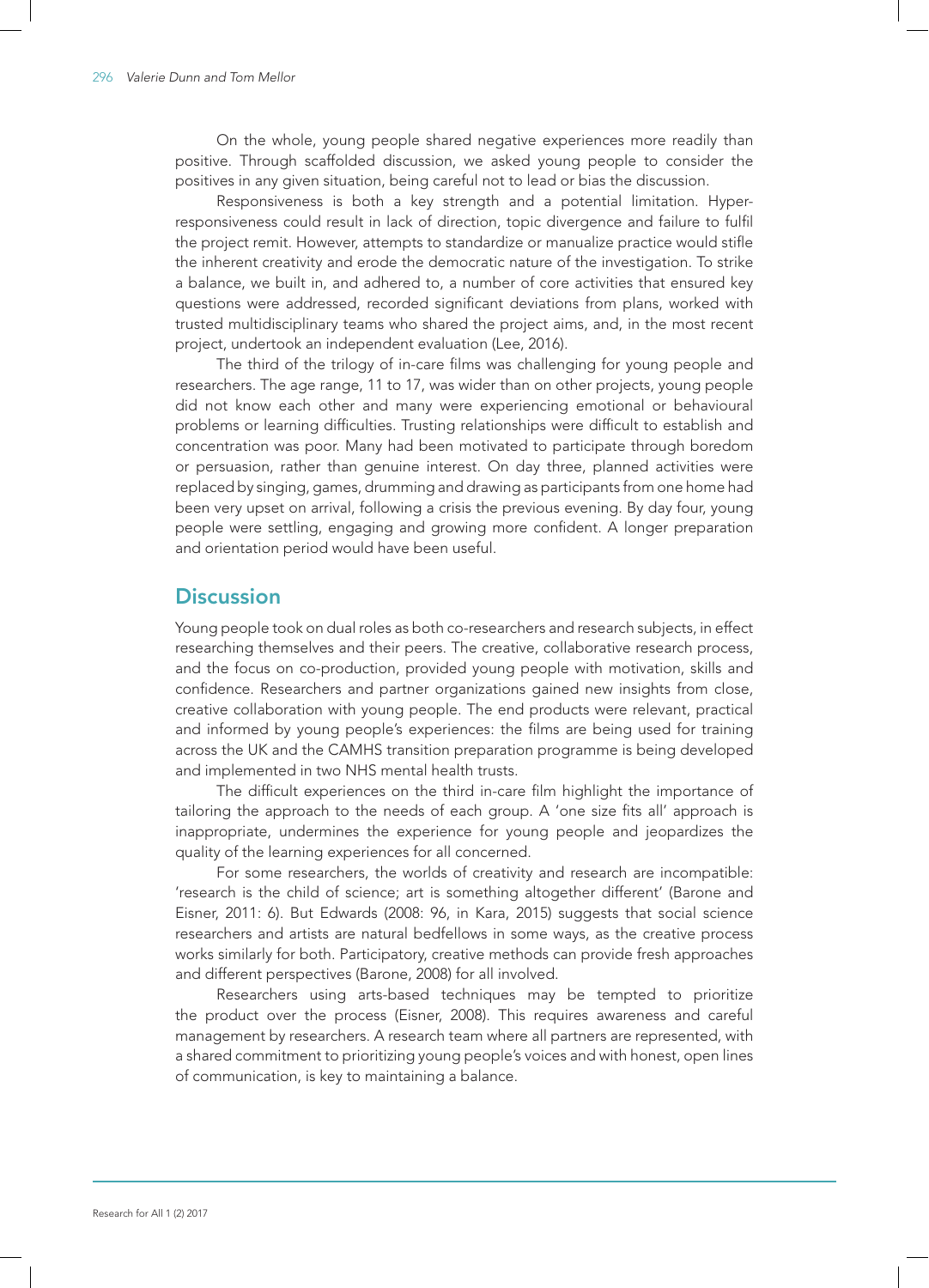# Conclusion

We used creative, participatory techniques at different stages in the research process. Our evaluation and feedback discussions showed that adults gained new insights and that participants enjoyed the process, felt involved and listened to, and took great pride in their achievements. One participant said: 'we all worked together to create something really beautiful and this came out of some feelings that were really bad'.

The young people we have worked with are often labelled 'hard to reach', but perhaps it is incumbent upon researchers to reach out in appropriate, engaging ways. Public services and research increasingly promote the involvement of patients and the public, including the young. Creative, participatory approaches that are flexible, responsive and engaging, may be a way forward for researchers and public services.

# Acknowledgements

We would like to thank all the young people who collaborated on these projects for their energy, inspiration and courage, and for trusting us. Thanks to the creative team, Andy Dunn, Lizzy Hobbs, Trish Sheil, Ryd Cook, James Rogers and Mark Simms. Thanks to all our partner organizations, particularly Michelle Dean at Cambridgeshire County Council and Nick Midgley at the Anna Freud National Centre for Children and Families/University College London. The TPP project was funded by a CLAHRC East of England Development Grant. The in-care film trilogy was also funded by CLAHRC East of England, with a donation from the Isaac Newton University Lodge. *Facing Shadows* was funded by the Monument Trust and a Beacon Bursary grant from University College London. Valerie Dunn was funded by the NIHR CLAHRC East of England for the majority of this work.

# Watch the films here

### In-care films:

*My Name is Joe* [www.youtube.com/watch?v=ArBjWe3IWs0](http://www.youtube.com/watch?v=ArBjWe3IWs0) *My Name is Joe: Behind the scenes* [www.youtube.com/watch?v=o17AHhi\\_fus](http://www.youtube.com/watch?v=o17AHhi_fus) *Finding My Way* [www.youtube.com/watch?v=L1qZggHoFmM](http://www.youtube.com/watch?v=L1qZggHoFmM)  *Finding My Way: Behind the scenes* [www.youtube.com/watch?v=pgPu\\_iHZvL4](http://www.youtube.com/watch?v=pgPu_iHZvL4) *Our House* [www.youtube.com/watch?v=fs-RVgsFfcA](http://www.youtube.com/watch?v=fs-RVgsFfcA)

## AFC Films:

*Facing Shadows* [www.youtube.com/watch?v=LdmRPKUhNEY](http://www.youtube.com/watch?v=LdmRPKUhNEY) *Facing Shadows: Behind the scenes* [www.youtube.com/watch?v=qklckvB5c6Q](http://www.youtube.com/watch?v=qklckvB5c6Q) *Journey through Shadows* [www.youtube.com/watch?v=IuU81p-lVe4](http://www.youtube.com/watch?v=IuU81p-lVe4)

# **Notes**

1 This is a summary of independent research funded by the NIHR CLAHRC East of England Programme. NIHR CLAHRCs bring together local providers of NHS services, commissioners, universities, local organizations and the relevant Academic Health Science Network in England. CLAHRCs conduct applied health research across the NHS and translate research findings into improved outcomes for patients. The views expressed are those of the authors and not necessarily those of the NHS, the NIHR or the Department of Health.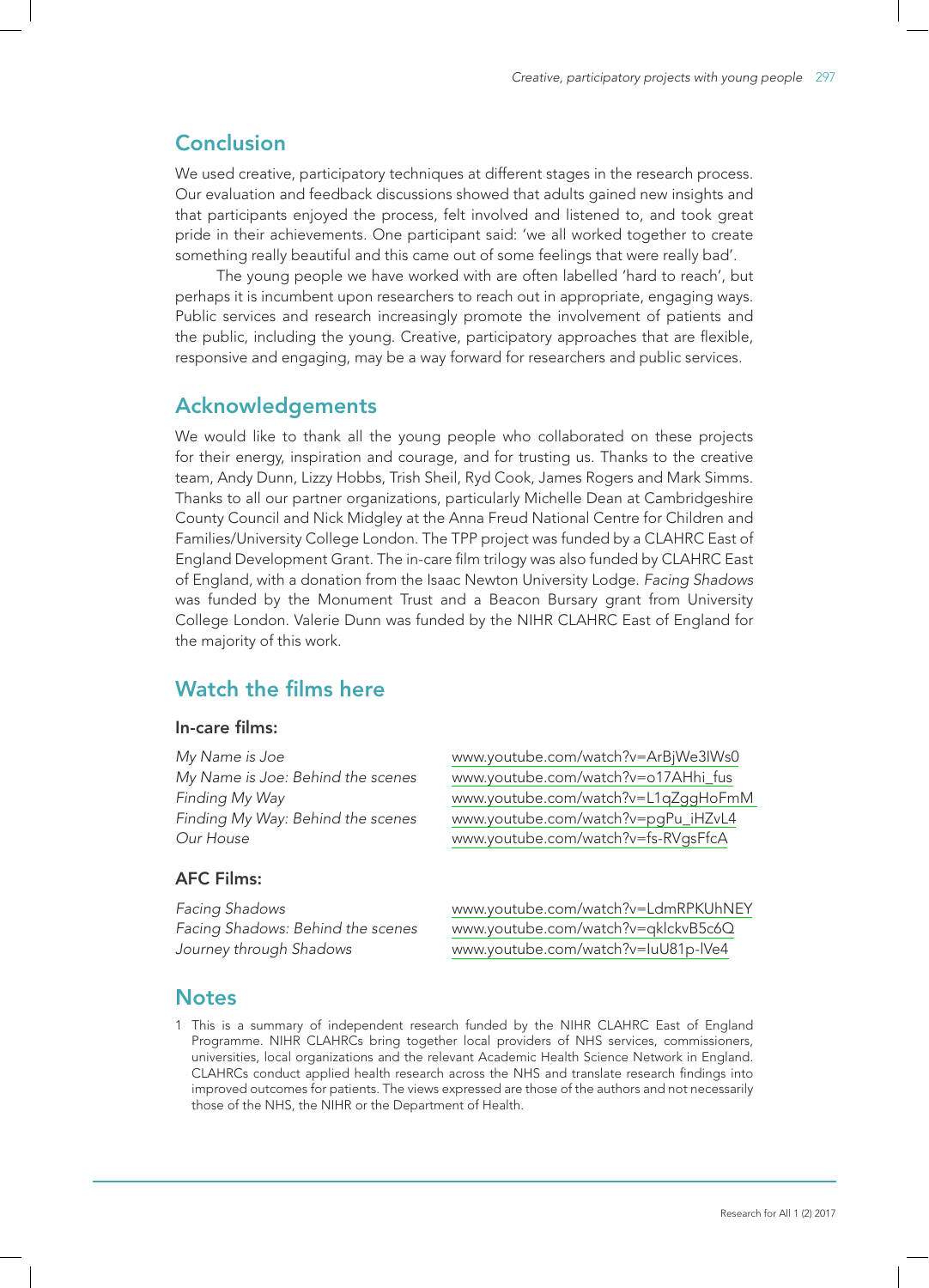### Notes on the contributors

Valerie Dunn has been a mental health researcher for over 20 years, at the Universities of Oxford and Cambridge and since 2008 working in the National Institute for Health Research Collaborations for Leadership in Applied Health Research and Care (NIHR CLAHRC), East of England partnership. She focuses on the mental health of young people and is particularly interested in environmental factors and creative, collaborative research. She is now a visiting researcher in Cambridge, affiliated to the CLAHRC and founder member of the Creative Research Collective.

Tom Mellor is an experienced workshop practitioner. At the award-winning Geese Theatre Company Tom worked in prisons and youth offending teams in the UK. He spent five years creating the Restorative Justice Team within the Cambridgeshire Youth Offending Service and presented specialist workshops for the Restorative Justice Council. He is a founder member of the Creative Research Collective.

### References

- Allan, S., Davis-Steel, K., Dunn, F. and Dunn, V. (2017) `Reflections from a participation worker and young people involved in a creative, collaborative mental health research project'. *Research for All*, 1 (2): 300–6.
- Baim, C., Brookes, S. and Mountford, A. (eds) (2002) *The Geese Theatre Handbook: Drama with offenders and people at risk*. Winchester: Waterside Press.
- Barone, T. (2008) 'Creative nonfiction and social research'. In Knowles, J.G. and Cole, A.L. (eds) *Handbook of the Arts in Qualitative Research: Perspectives, methodologies, examples, and issues.* London: SAGE Publications, 105–15.
- Barone, T. and Eisner, E.W. (2011) *Arts Based Research.* London: SAGE Publications.
- Bergold, J. and Thomas, S. (2012) 'Participatory research methods: A methodological approach in motion'. *Forum: Qualitative Social Research*, 13 (1), Article 30. Online[. www.qualitative-research.](http://www.qualitative-research) net/index.php/fqs/article/view/1801/3334 (accessed 25 March 2017).
- Bragg, S. (2010) *Consulting Young People: A literature review*. 2nd ed. Newcastle: Creativity, Culture and Education.
- Cornwall, A. and Jewkes, R. (1995) 'What is participatory research?' *Social Science and Medicine*, 41 (12), 1667–76.
- Day, C. (2008) 'Children's and young people's involvement and participation in mental health care'. *Child and Adolescent Mental Health*, 13 (1), 2–8.
- Department for Education (2015) *Working Together to Safeguard Children: A guide to inter-agency working to safeguard and promote the welfare of children* (DFE-00130-2015)*.* London: DfE.
- Department of Health (1989) The Children Act 1989. Online[. www.legislation.gov.uk/ukpga/1989/41/](http://www.legislation.gov.uk/ukpga/1989/41/) contents (accessed 25 March 2017).
- Department of Health (2002) *Listening, Hearing and Responding: Department of Health action plan: Core principles for the involvement of children and young people*. London: Department of Health.
- Dunn, V. (2017) 'Who inspired my thinking? Young people with a lot to say but few opportunities to be heard'. *Research for All*, 1 (2), 307–9.
- Eisner, E. (2008) 'Art and knowledge'. In Knowles, J.G. and Cole, A.L. (eds) *Handbook of the Arts in Qualitative Research: Perspectives, methodologies, examples, and issues. London: SAGE* Publications, 3–12.
- Ellsworth, E. (2005) *Place of Learning: Media, architecture, pedagogy*. New York: RoutledgeFalmer.
- Finley, S. (2008) 'Arts-based research'. In Knowles, J.G. and Cole, A.L. (eds) *Handbook of the Arts in Qualitative Research: Perspectives, methodologies, examples, and issues. London: SAGE* Publications, 71–81.
- Kara, H. (2015) *Creative Research Methods in the Social Sciences: A practical guide*. Bristol: Policy Press.
- Kirby, P. (2004) *A Guide to Actively Involving Young People in Research: For researchers, research commissioners, and managers*. Eastleigh: INVOLVE.
- Lee, C. (2016) 'Preparing transition from child and adolescent mental health services (CAMHS): Evaluating a creative participatory approach'*. Social Research Practice*, Summer, 2, 11–19.